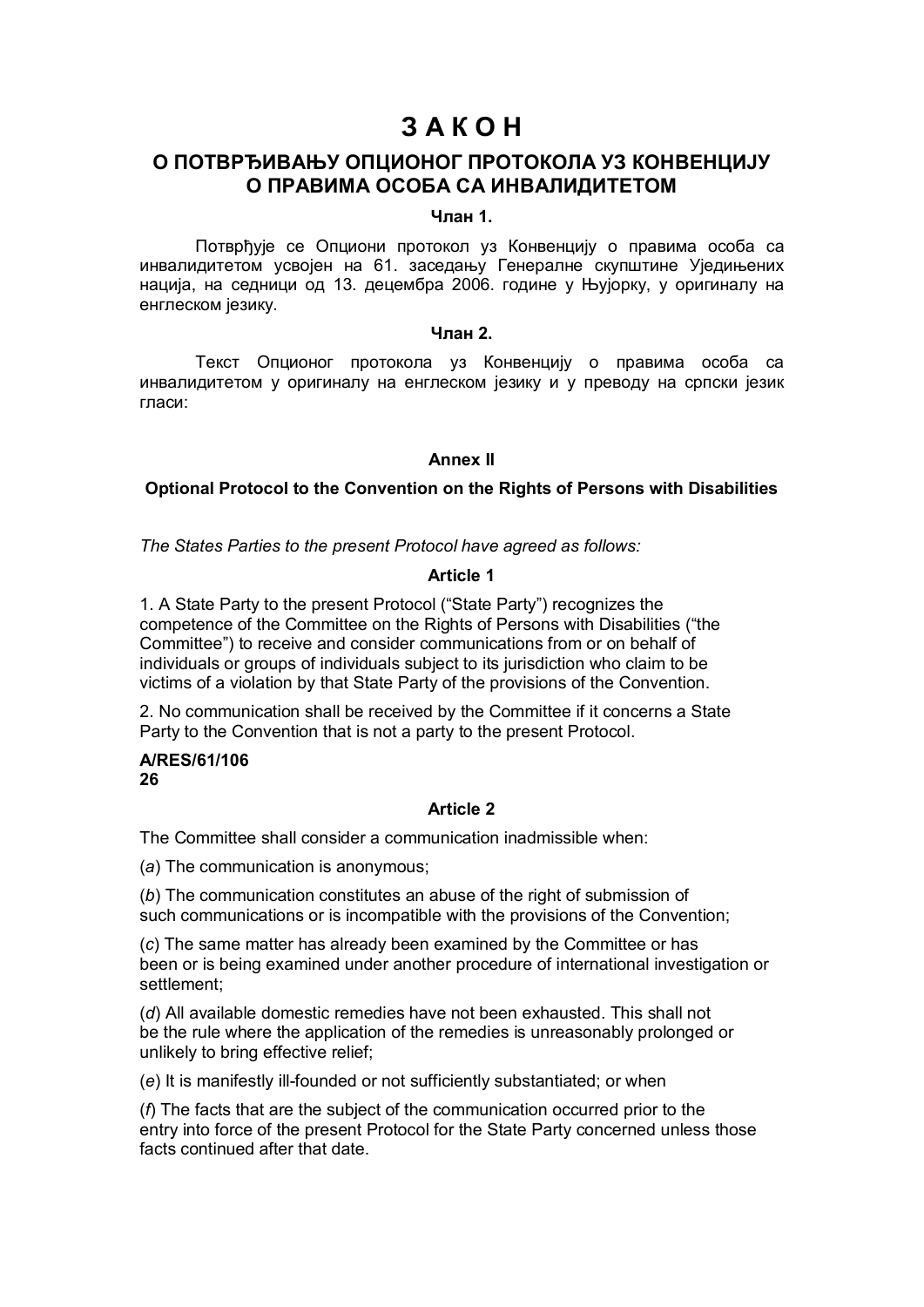## **Article 3**

Subject to the provisions of article 2 of the present Protocol, the Committee shall bring any communications submitted to it confidentially to the attention of the State Party. Within six months, the receiving State shall submit to the Committee written explanations or statements clarifying the matter and the remedy, if any, that may have been taken by that State.

#### **Article 4**

1. At any time after the receipt of a communication and before a determination on the merits has been reached, the Committee may transmit to the State Party concerned for its urgent consideration a request that the State Party take such interim measures as may be necessary to avoid possible irreparable damage to the victim or victims of the alleged violation.

2. Where the Committee exercises its discretion under paragraph 1 of this article, this does not imply a determination on admissibility or on the merits of the communication.

## **Article 5**

The Committee shall hold closed meetings when examining communications under the present Protocol. After examining a communication, the Committee shall forward its suggestions and recommendations, if any, to the State Party concerned and to the petitioner.

## **Article 6**

1. If the Committee receives reliable information indicating grave or systematic violations by a State Party of rights set forth in the Convention, the Committee shall invite that State Party to cooperate in the examination of the information and to this end submit observations with regard to the information concerned.

2. Taking into account any observations that may have been submitted by the State Party concerned as well as any other reliable information available to it, the

#### **A/RES/61/106 27**

Committee may designate one or more of its members to conduct an inquiry and to report urgently to the Committee. Where warranted and with the consent of the State Party, the inquiry may include a visit to its territory.

3. After examining the findings of such an inquiry, the Committee shall transmit these findings to the State Party concerned together with any comments and recommendations.

4. The State Party concerned shall, within six months of receiving the findings, comments and recommendations transmitted by the Committee, submit its observations to the Committee.

5. Such an inquiry shall be conducted confidentially and the cooperation of the State Party shall be sought at all stages of the proceedings.

#### **Article 7**

1. The Committee may invite the State Party concerned to include in its report under article 35 of the Convention details of any measures taken in response to an inquiry conducted under article 6 of the present Protocol.

2. The Committee may, if necessary, after the end of the period of six months referred to in article 6, paragraph 4, invite the State Party concerned to inform it of the measures taken in response to such an inquiry.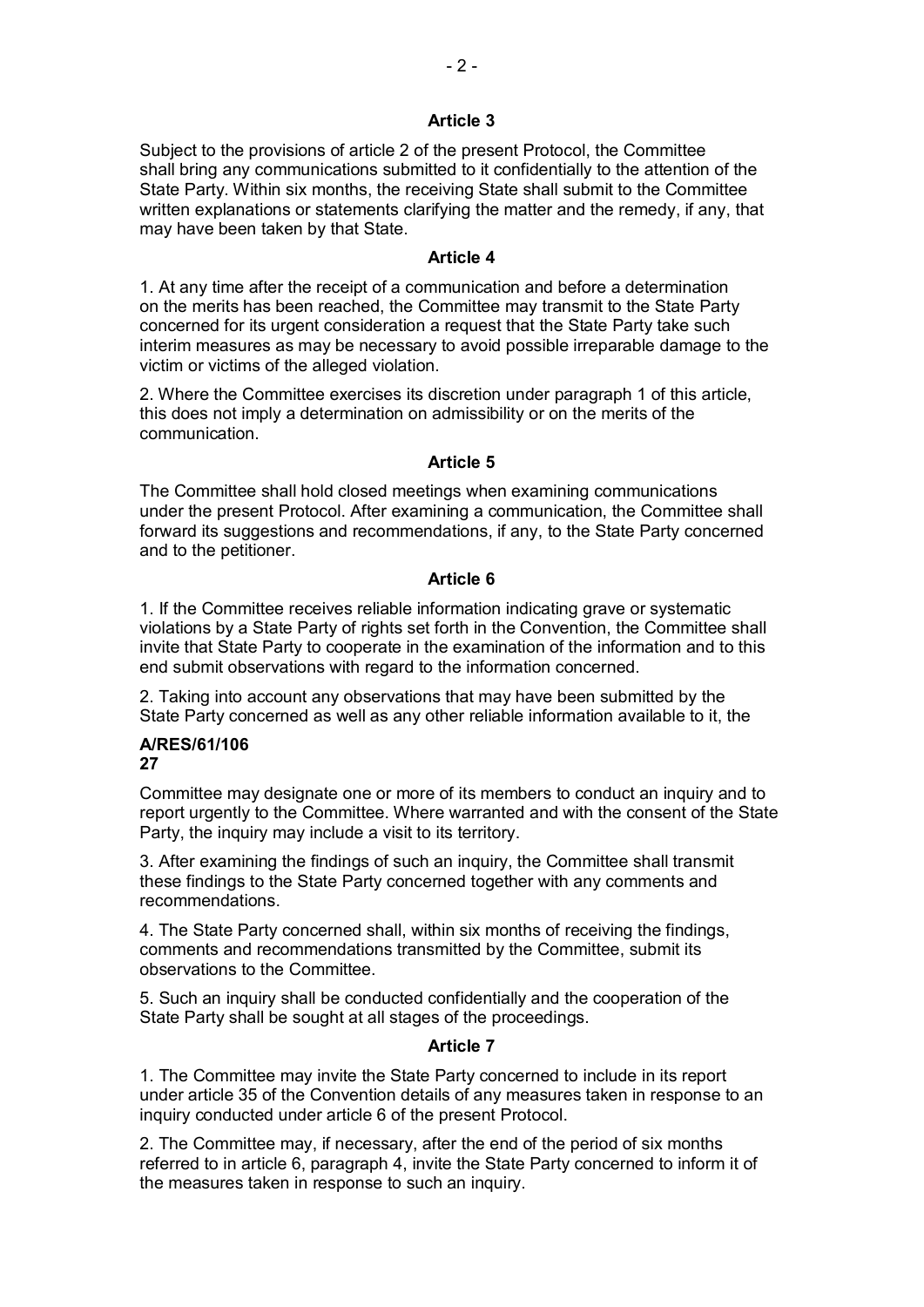## **Article 8**

Each State Party may, at the time of signature or ratification of the present Protocol or accession thereto, declare that it does not recognize the competence of the Committee provided for in articles 6 and 7.

## **Article 9**

The Secretary-General of the United Nations shall be the depositary of the present Protocol.

## **Article 10**

The present Protocol shall be open for signature by signatory States and regional integration organizations of the Convention at United Nations Headquarters in New York as of 30 March 2007.

## **Article 11**

The present Protocol shall be subject to ratification by signatory States of the present Protocol which have ratified or acceded to the Convention. It shall be subject to formal confirmation by signatory regional integration organizations of the present Protocol which have formally confirmed or acceded to the Convention. It shall be open for accession by any State or regional integration organization which has ratified, formally confirmed or acceded to the Convention and which has not signed the Protocol.

## **Article 12**

1. "Regional integration organization" shall mean an organization constituted by sovereign States of a given region, to which its member States have transferred competence in respect of matters governed by the Convention and the present Protocol. Such organizations shall declare, in their instruments of formal

#### **A/RES/61/106 28**

confirmation or accession, the extent of their competence with respect to matters governed by the Convention and the present Protocol. Subsequently, they shall inform the depositary of any substantial modification in the extent of their competence.

2. References to "States Parties" in the present Protocol shall apply to such organizations within the limits of their competence.

3. For the purposes of article 13, paragraph 1, and article 15, paragraph 2, of the present Protocol, any instrument deposited by a regional integration organization shall not be counted.

4. Regional integration organizations, in matters within their competence, may exercise their right to vote in the meeting of States Parties, with a number of votes equal to the number of their member States that are Parties to the present Protocol. Such an organization shall not exercise its right to vote if any of its member States exercises its right, and vice versa.

#### **Article 13**

1. Subject to the entry into force of the Convention, the present Protocol shall enter into force on the thirtieth day after the deposit of the tenth instrument of ratification or accession.

2. For each State or regional integration organization ratifying, formally confirming or acceding to the present Protocol after the deposit of the tenth such instrument, the Protocol shall enter into force on the thirtieth day after the deposit of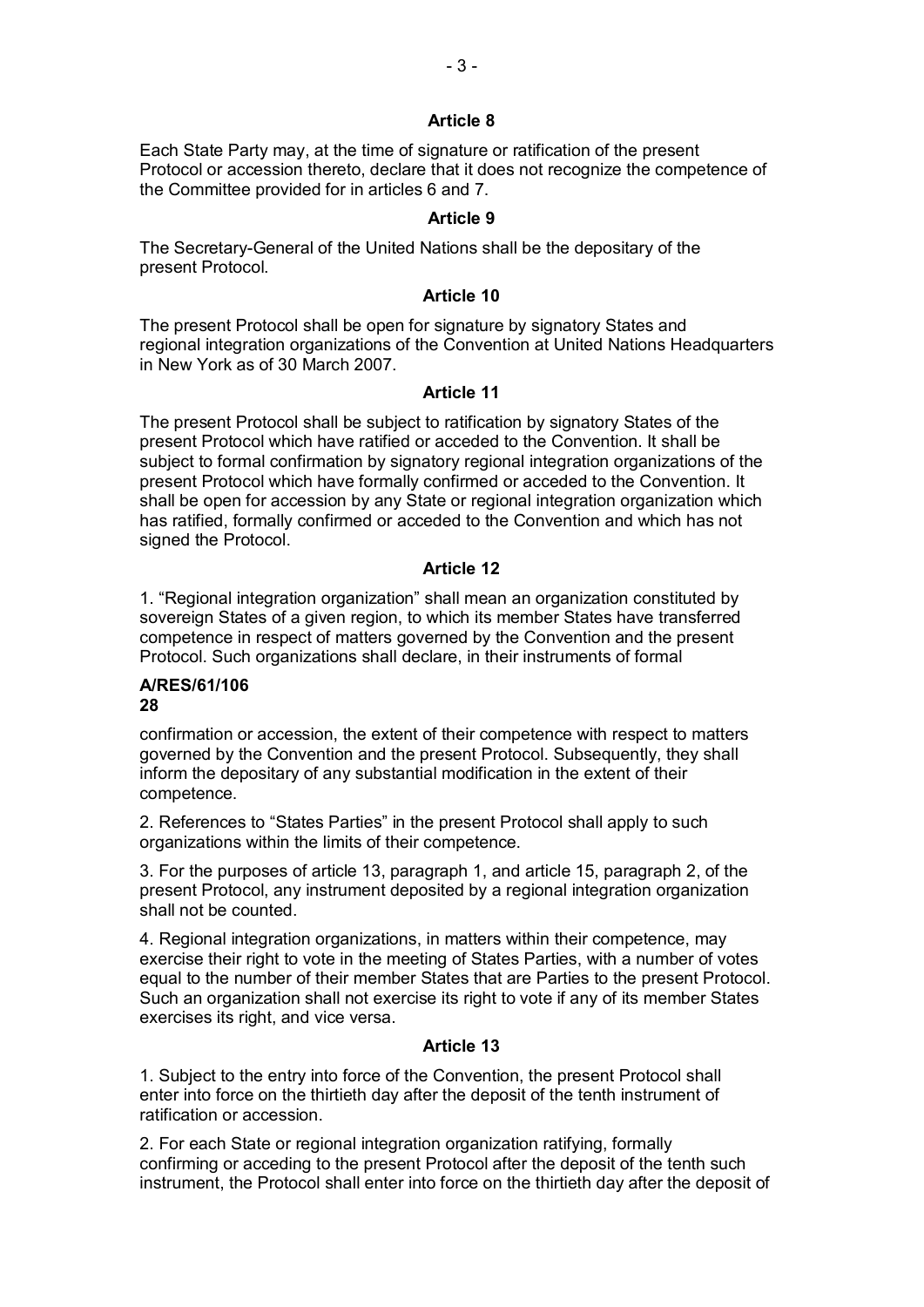its own such instrument.

## **Article 14**

1. Reservations incompatible with the object and purpose of the present Protocol shall not be permitted.

2. Reservations may be withdrawn at any time.

## **Article 15**

1. Any State Party may propose an amendment to the present Protocol and submit it to the Secretary-General of the United Nations. The Secretary-General shall communicate any proposed amendments to States Parties, with a request to be notified whether they favour a meeting of States Parties for the purpose of considering and deciding upon the proposals. In the event that, within four months from the date of such communication, at least one third of the States Parties favour such a meeting, the Secretary-General shall convene the meeting under the auspices of the United Nations. Any amendment adopted by a majority of two thirds of the States Parties present and voting shall be submitted by the Secretary-General to the General Assembly of the United Nations for approval and thereafter to all States Parties for acceptance.

2. An amendment adopted and approved in accordance with paragraph 1 of this article shall enter into force on the thirtieth day after the number of instruments of acceptance deposited reaches two thirds of the number of States Parties at the date of adoption of the amendment. Thereafter, the amendment shall enter into force for any State Party on the thirtieth day following the deposit of its own instrument of acceptance. An amendment shall be binding only on those States Parties which have accepted it.

**A/RES/61/106 29**

## **Article 16**

A State Party may denounce the present Protocol by written notification to the Secretary-General of the United Nations. The denunciation shall become effective one year after the date of receipt of the notification by the Secretary-General.

## **Article 17**

The text of the present Protocol shall be made available in accessible formats.

## **Article 18**

The Arabic, Chinese, English, French, Russian and Spanish texts of the present

Protocol shall be equally authentic.

## **Опциони протокол уз Конвенцију о правима особа са инвалидитетом**

*Државе чланице овог протокола су се договориле о следећем:*

## **Члан 1.**

1. Држава чланица овог протокола ("држава чланица") признаје надлежност Комитета за права особа са инвалидитетом ("Комитет") да прима и разматра представке поднете од стране појединаца или група појединаца, или у њихово име, који потпадају под њену јурисдикцију, који тврде да су жртве повреде одредаба Конвенције од стране те државе чланице.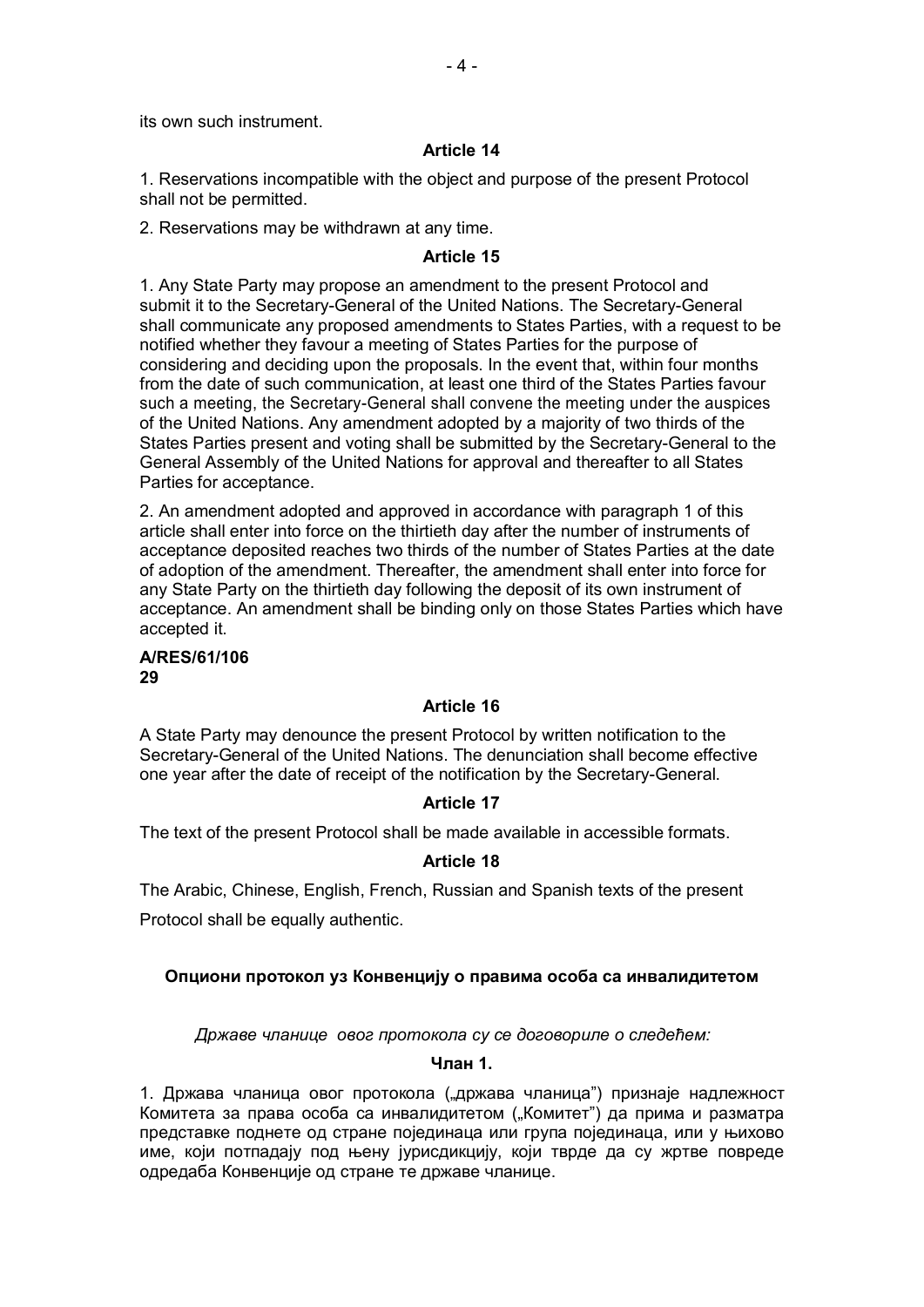2. Комитет не прима представку уколико се она не односи на државу страну уговорницу Конвенције која није чланица овог протокола.

#### **Члан 2.**

Комитет сматра представку неприхватљивом када:

(a) је представка анонимна;

(b) представка представља злоупотребу права подношења таквих представки или када она није у складу са одредбама Конвенције;

(c) је Комитет већ разматрао исто питање или је разматрано или се разматра по некој другој процедури међународне истраге или решења;

(d) нису исцрпљени сви расположиви домаћи правни лекови. То неће представљати правило у случају када се захтев за правним леком неоправдано пролонгира или када је мало вероватно да ће донети ефикасно решење;

(d) је она очигледно неоснована или недовољно поткрепљена; или када

(f) су се чињенице које су предмет представке десиле пре ступања овог протокола на снагу за односну државу чланицу осим уколико те чињенице трају и након тог датума.

#### **Члан 3.**

У зависности од одредаба члана 2. овог протокола, Комитет упознаје државу чланицу са свим представкама које су му достављене у поверењу. У року од шест месеци, држава која је примила представке доставља Комитету писмено образложење или изјаве којима се разјашњава питање и правни лек, уколико постоји, који је евентуално та држава предузела.

#### **Члан 4.**

1. У свако доба након пријема неке представке, а пре доношења одлуке о меритуму, Комитет може проследити односној држави чланици ради њеног хитног разматрања захтев да та држава чланица предузме такве привремене мере које могу бити потребне како би се избегло наношење могуће ненадокнадиве штете лицу или лицима који су жртве наводног кршења.

2. Када Комитет искористи своје дискреционо право сходно ставу 1. овог члана, то не подразумева да је донео одлуку о допустивости или о меритуму представке.

## **Члан 5.**

Приликом разматрања представки сходно овом протоколу Комитет ће држати затворене састанке. Након испитивања представке, Комитет упућује своје сугестије и препоруке, уколико их буде, односној држави чланици као и подносиоцу представке.

#### **Члан 6.**

1. Уколико Комитет прими поуздане информације које указују на озбиљне и систематске повреде права наведених у Конвенцији од стране државе чланице, Комитет позива ту државу чланицу да сарађује у провери тих информација и у том циљу достави примедбе у вези са односном информацијом.

2. Узимајући у обзир било која запажања коју односна држава чланица евентуално поднесе, као и било коју другу поуздану информацију која јој је доступна, Комитет може одредити једног или више својих чланова да спроведу истрагу и да хитно поднесу извештај Комитету. Где је то оправдано и уз сагласност државе чланице, истрага може укључити и посету њеној територији.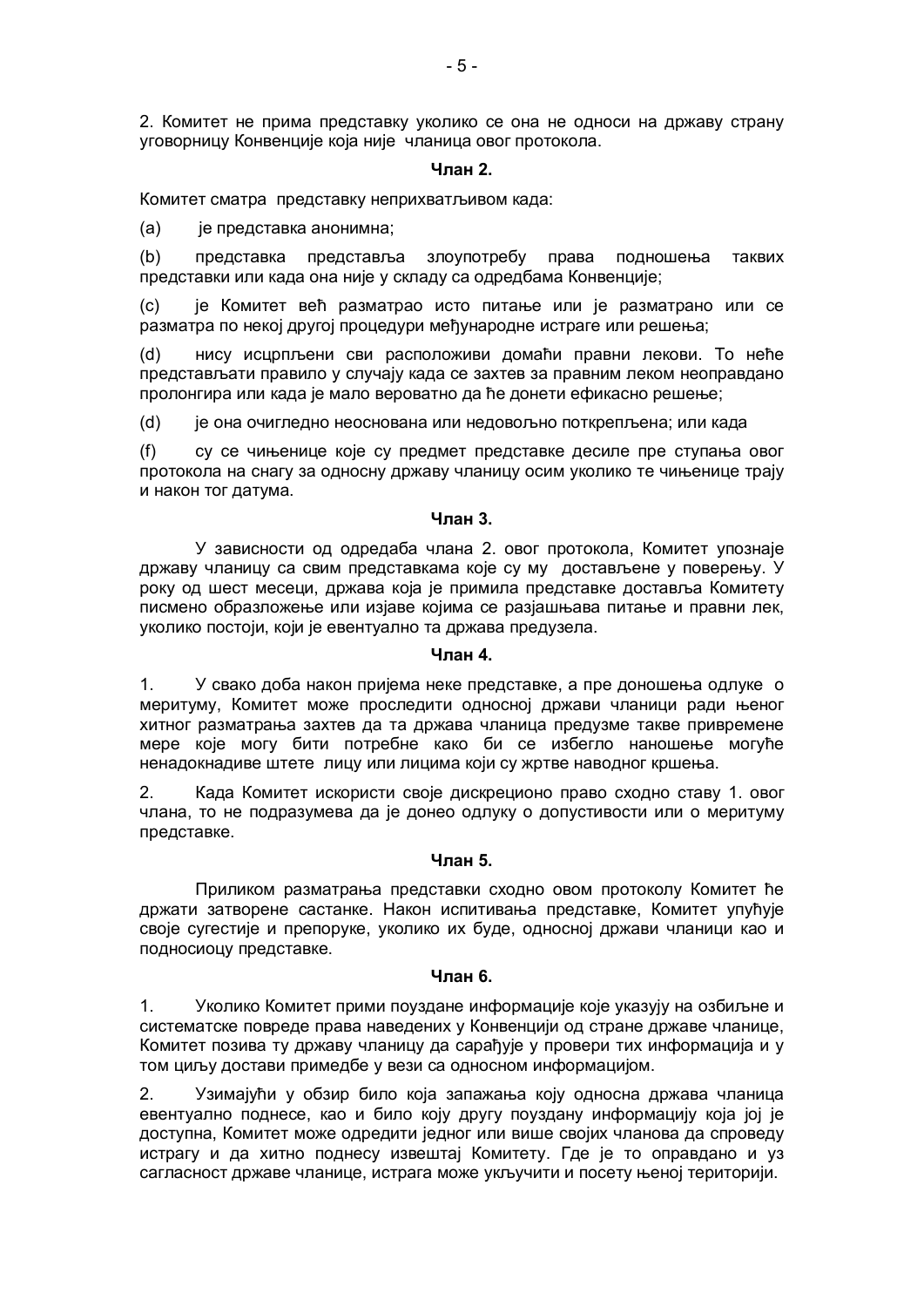3. Након разматрања налаза такве истраге, Комитет доставља те налазе односној држави чланици заједно са коментарима и препорукама.

4. Држава чланица, након шест месеци од пријема налаза, коментара и препорука које је доставио Комитет, доставља своје примедбе Комитету.

5. Спровођење овакве истраге је поверљиве природе и сарадња државе чланице се тражи у свим фазама поступка.

#### **Члан 7.**

1. Комитет може позвати односну државу чланицу да у свој извештај укључи, на основу члана 35. Конвенције, податке о евентуалним мерама предузетим у одговору на истрагу која је спроведена сходно члану 6. овог протокола.

2. Комитет може, по потреби, по истеку периода од шест месеци споменутог у члану 6. тачка 4. позвати односну државу чланицу да га информише о мерама које су предузете као одговор на такву истрагу.

#### **Члан 8.**

Свака држава чланица може, приликом потписивања или ратификације овог протокола или приступања Протоколу, изјавити да не признаје надлежност Комитета предвиђену у чл. 6. и 7.

#### **Члан 9.**

Депозитар овог протокола је генерални секретар Уједињених нација.

#### **Члан 10.**

Овај протокол је отворен за потписивање државама и организацијама за регионалне интеграције потписницама Конвенције почев од 30. марта 2007. године, у седишту Уједињених нација у Њујорку.

## **Члан 11.**

Овај протокол подлеже ратификацији држава потписница овог потокола које су ратификовале Конвенцију или су јој приступиле. Протокол подлеже званичном потврђивању од стране организација за регионалне интеграције потписница Протокола које су званично потврдиле Конвенцију или су јој приступиле. Протокол је отворен за приступање било којој држави или организацији за регионалне интеграције која је ратификовала, званично потврдила Конвенцију или јој приступила, а која није потписала Протокол.

## **Члан 12.**

1. "Организација за регионалне интеграције" означава организацију коју су основале суверене државе одређеног региона, на коју су државе чланице пренеле надлежност у вези с питањима која су предмет ове конвенције и овог протокола. Такве организације су дужне да у својим инструментима о званичном потврђивању или приступању, наведу степен својих надлежности у вези с питањима којима се бави ова конвенција и овај протокол. Оне накнадно обавештавају депозитара о евентуалној знатнијој измени степена својих надлежности.

2. Помињање "држава чланица" у овом портоколу односи се и на ове организације у границама њихове надлежности.

3. За сврхе члана 13. тачка 1. и члана 15. тачка 2. овог протокола, било који инструмент који је депоновала нека организација за регионалне интеграције неће се узимати у обзир.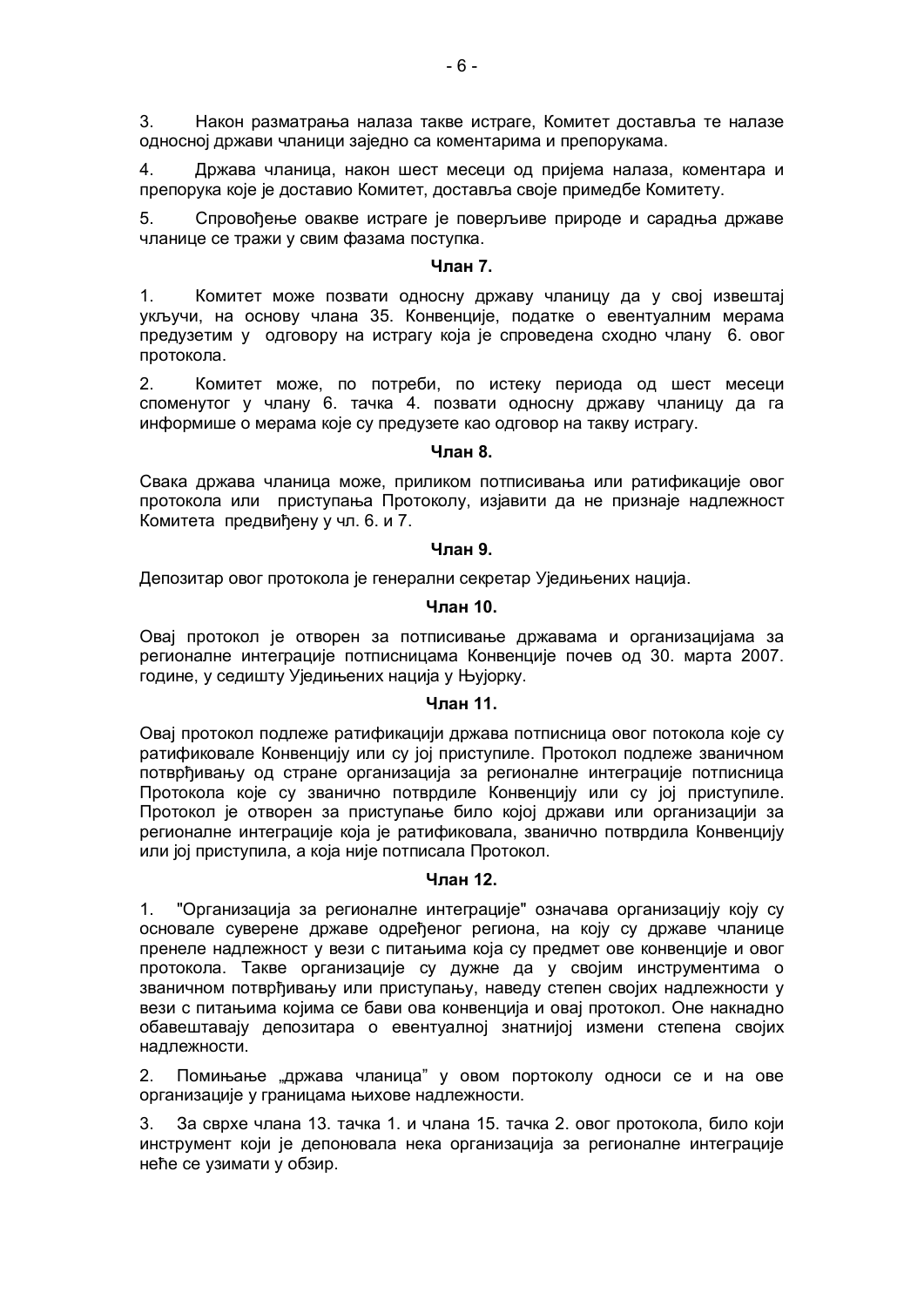4. Организације за регионалне интеграције могу, у вези са питањима из њихове надлежности, користити своје право да гласају на састаницма држава чланица, чији је број гласова једнак броју њихових држава чланица које су чланице овог протокола. Таква организација неће користити своје право да гласа уколико било која од њених држава чланица користи своје право и обратно.

## **Члан 13.**

1. У зависности од ступања Конвенције на снагу, овај протокол ступа на снагу тридесетог дана након депоновања десетог инструмента о ратификацији или приступању.

2. За сваку државу или организацију за регионалне интеграције, која ратификује, званично потврди овај протокол или му приступи након депоновања десетог таквог инструмента, овај протокол ступа на снагу тридесетог дана након депоновања њеног властитог таквог инструмента.

#### **Члан 14.**

1. Резерве које нису у складу са предметом и сврхом овог протокола нису допуштене.

2. Резерве се могу повући у свако доба.

## **Члан 15.**

1. Свака држава чланица може предложити измену и допуну овог протокола и доставити је генералном секретару Уједињених нација. Генерални секретар обавештава државе чланице о свакој предложеној измени и допуни с молбом да буде обавештен да ли су за одржавање састанка држава чланица на којем би се разматрали ови предлози и одлучивало о њима. У случају да се у року од четири месеца од датума таквог обавештења, најмање једна трећина држава чланица изјасни за такав састанак, генерални секретар ће сазвати такав састанак под покровитељством Уједињених нација. Свака евентуална измена и допуна која буде усвојена двотрећинском већином гласова држава чланица које су присутне и које гласају доставља се генералном секретару Генералне скупштине Уједињених нација на одобрење, а потом свим државама чланицама ради прихватања.

2. Измена и допуна која је усвојена и одобрена у складу са ставом 1. овог члана ступа на снагу тридесетог дана након што број депонованих инструмената о прихватању достигне број од две трећине држава чланица на дан усвајања те измене и допуне. Након трога, измена и допуна ступа на снагу за сваку државу чланицу појединачно тридесетог дана након депоновања њеног инструмента о прихватању. Измена и допуна обавезује само оне државе чланице које су је прихватиле.

## **Члан 16.**

Држава чланица може отказати овај протокол писменим обавештењем упућеним генералном секретару Уједињених нација. Отказ ступа на снагу по истеку године дана након датума пријема обавештења од стране генералног секретара.

#### **Члан 17.**

Текст овог протокола биће на располагању у доступним форматима.

#### **Члан 18.**

Текстови овог протокола на арапском, кинеском, енглеском, француском, руском и шпанском језику једнако су веродостојни.